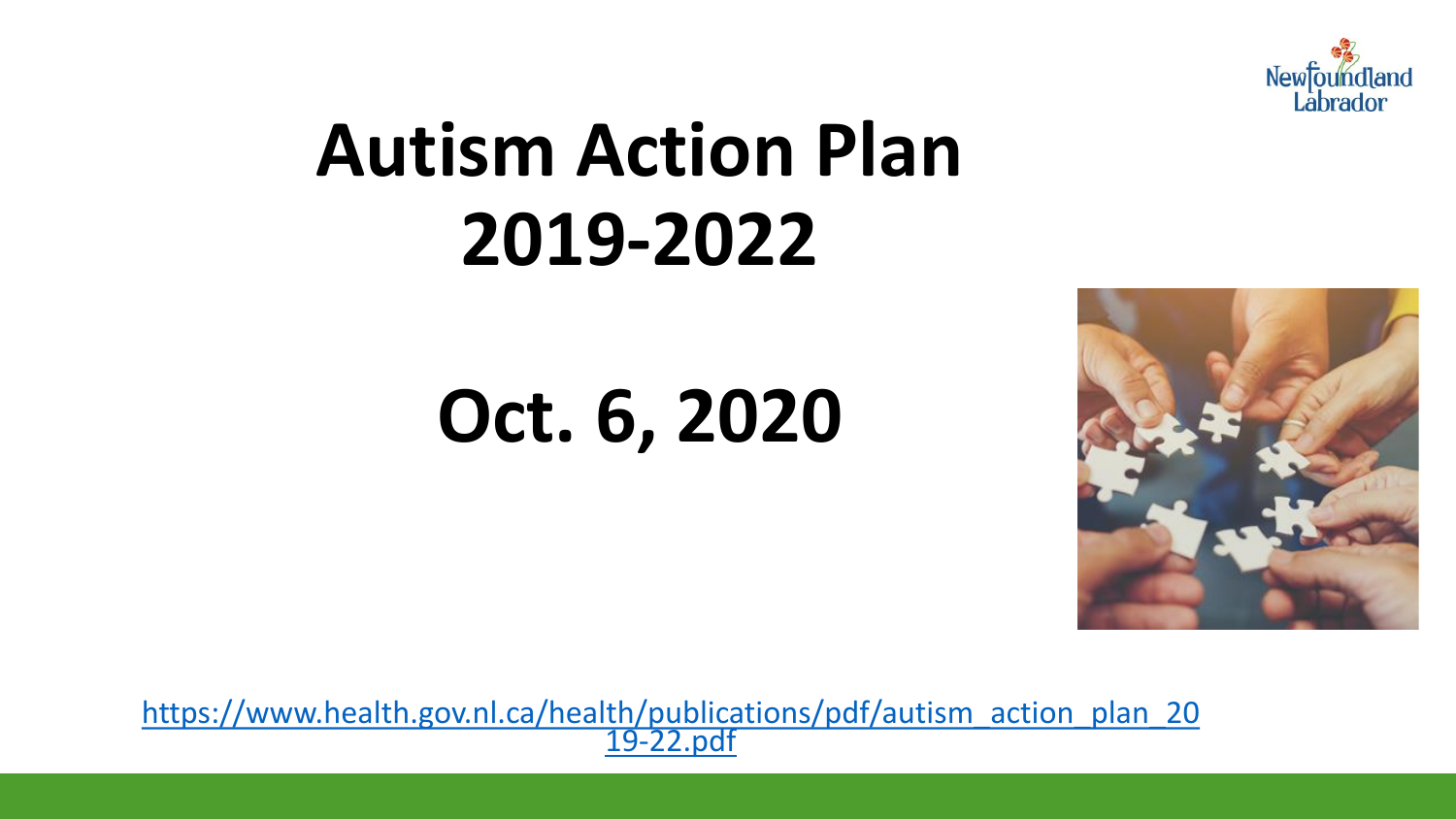

# **Autism Spectrum Disorder**

- Autism is a life-long condition that affects how individuals relate to people, situations and their environment
- ASD is considered a spectrum as the individual impact varies from person to person
- Approximately 1 in 57 individuals in Newfoundland and Labrador are living with ASD, according to the Public Health Agency of Canada
- This is the highest prevalence rate in the country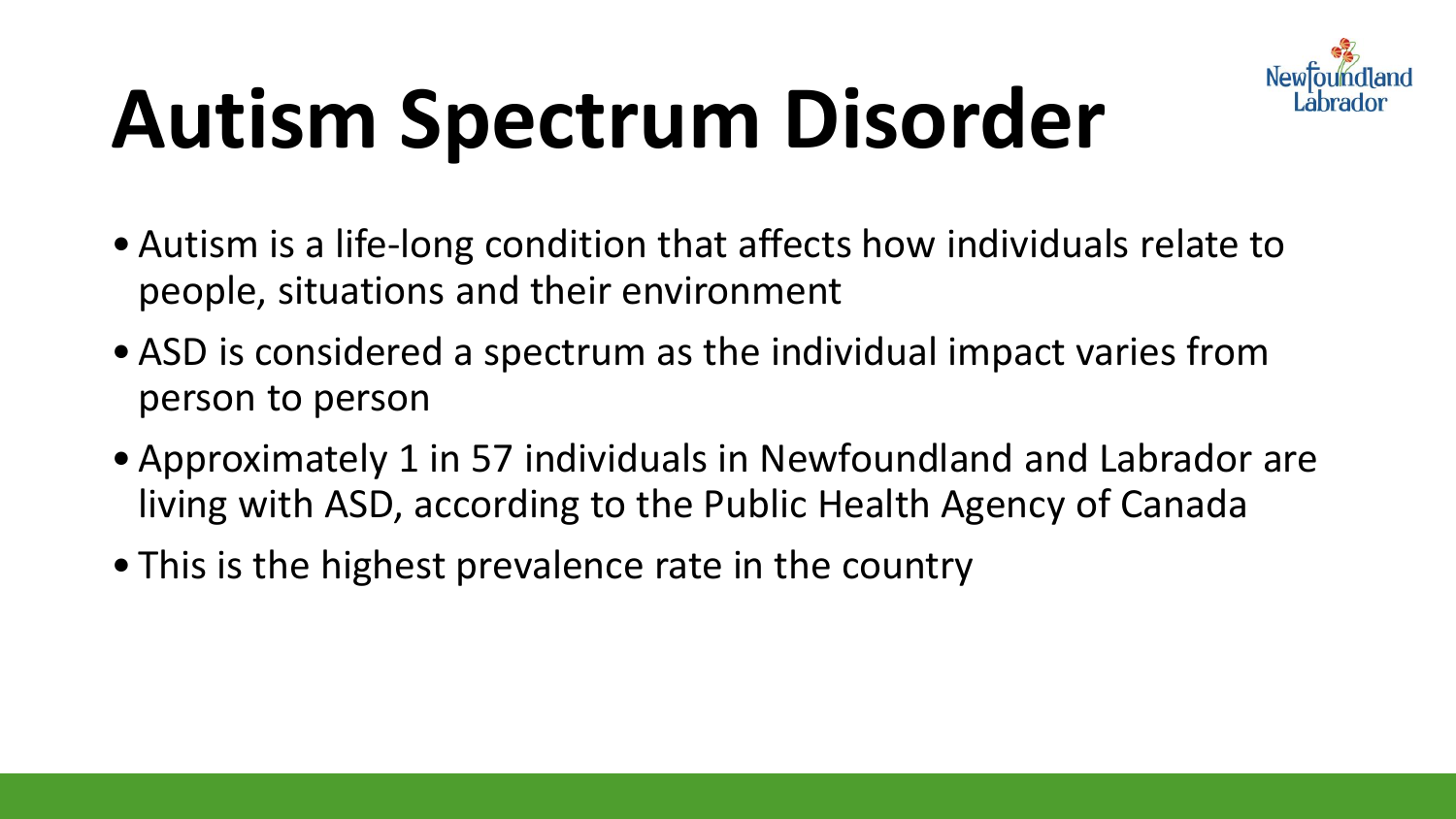# **Consultations**



- Individuals living with Autism Spectrum Disorder (ASD), family members, community agencies, health professionals, educators, municipalities, and leading researchers
- Autism Society of Newfoundland and Labrador
- Premier's Task Force for Improved Educational Outcomes/Education Action Plan
- All Party Committee on Mental Health and Addictions/Towards Recovery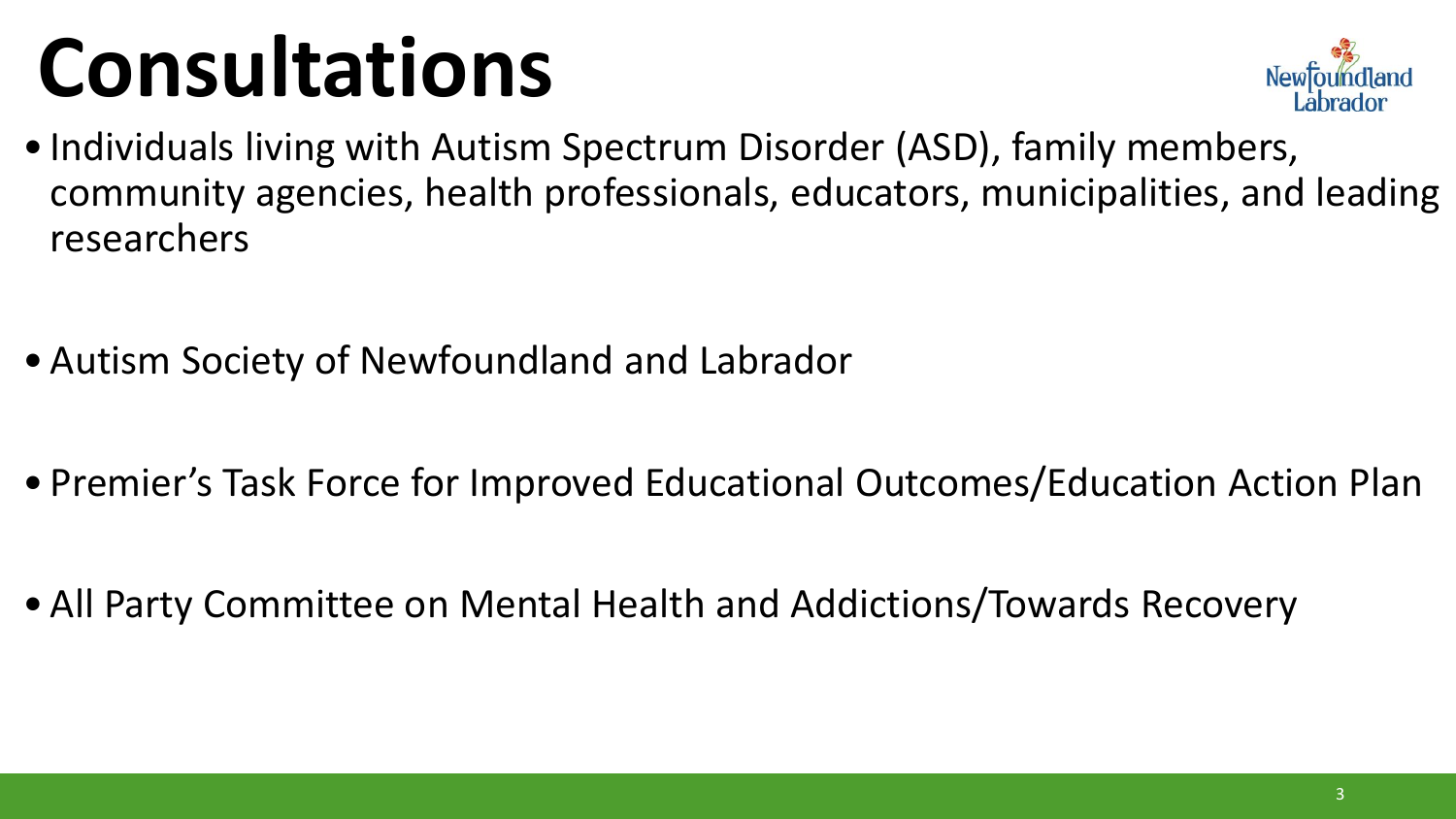

# **Autism Action Council**

- Individuals with lived experience
- Self-advocates
- Autism Society of NL
- Newfoundland and Labrador Association of Community Living
- Health and education professionals
- Departments: Health and Community Services; Education and Early Childhood Development; Children, Seniors and Social Development; Justice and Public Safety; and Advanced Education, Skills and Labour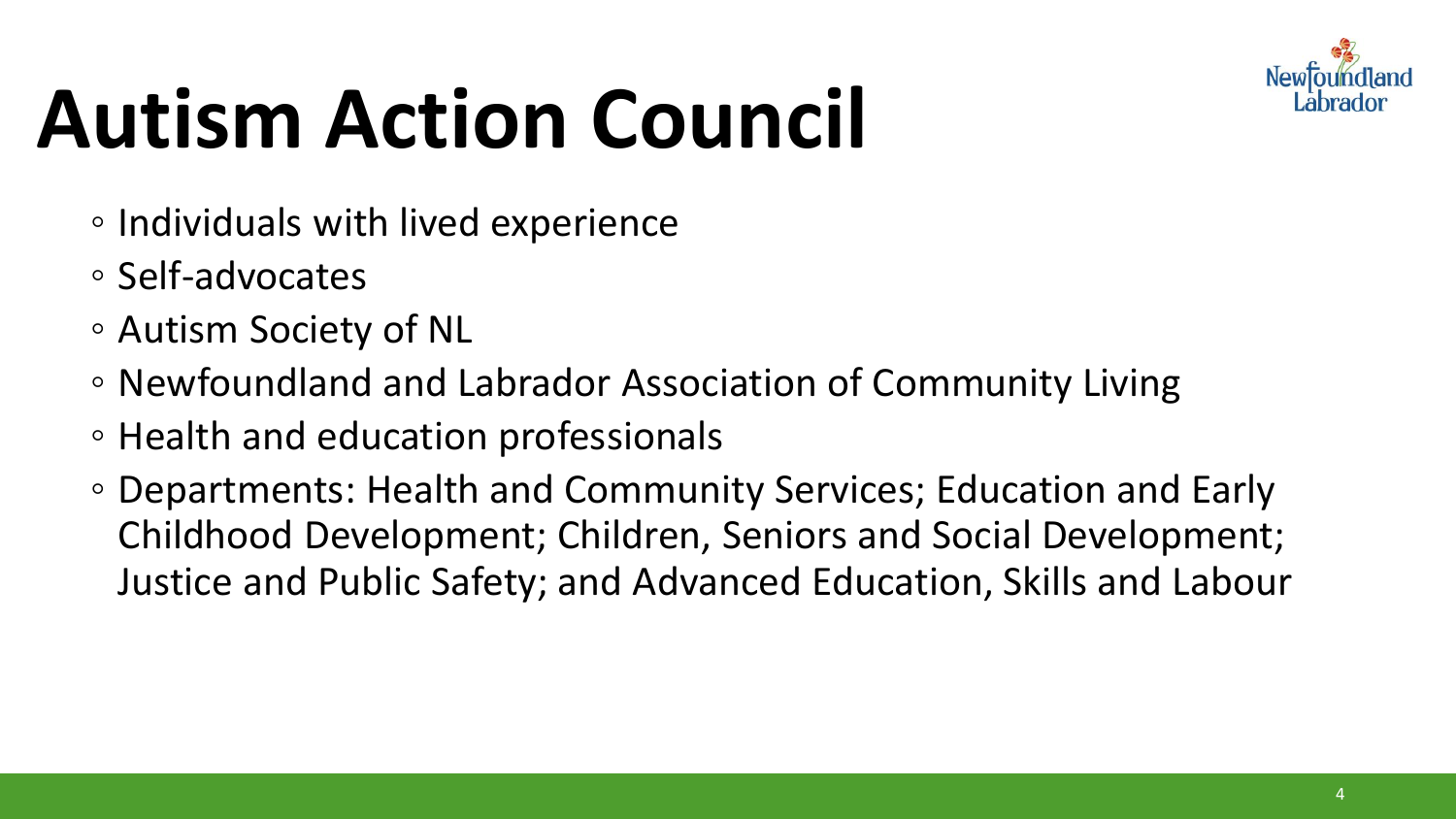# **The Plan**



Three year plan with 46 actions across six focus areas.

- Short-term: 19 actions will be substantially completed in year one (by March 2020)
- Medium-term: 22 actions will be substantially completed in year two (by March 2021)
- Long-term: 5 actions will be substantially completed in year three (by March 2022)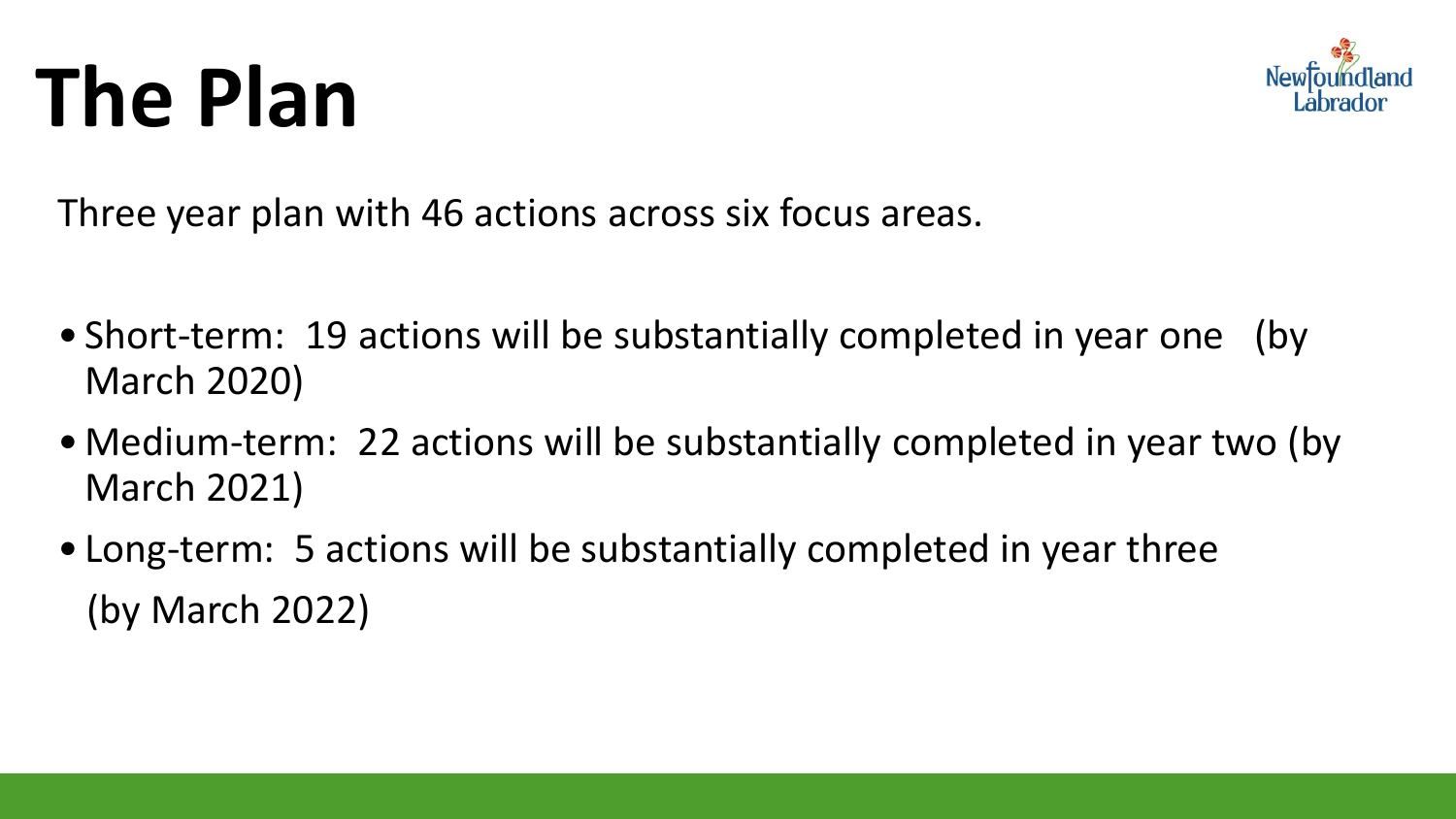

#### **1. AWARENESS, ACCEPTANCE, DIAGNOSIS & ASSESSMENT**

- Focus on improving public awareness to increase understanding and acceptance, and lead to earlier diagnosis
- More diagnostic clinics for children and adults, more supportive counselling for families
- Reduced wait times for assessment, diagnosis and for speech language pathology and occupational therapy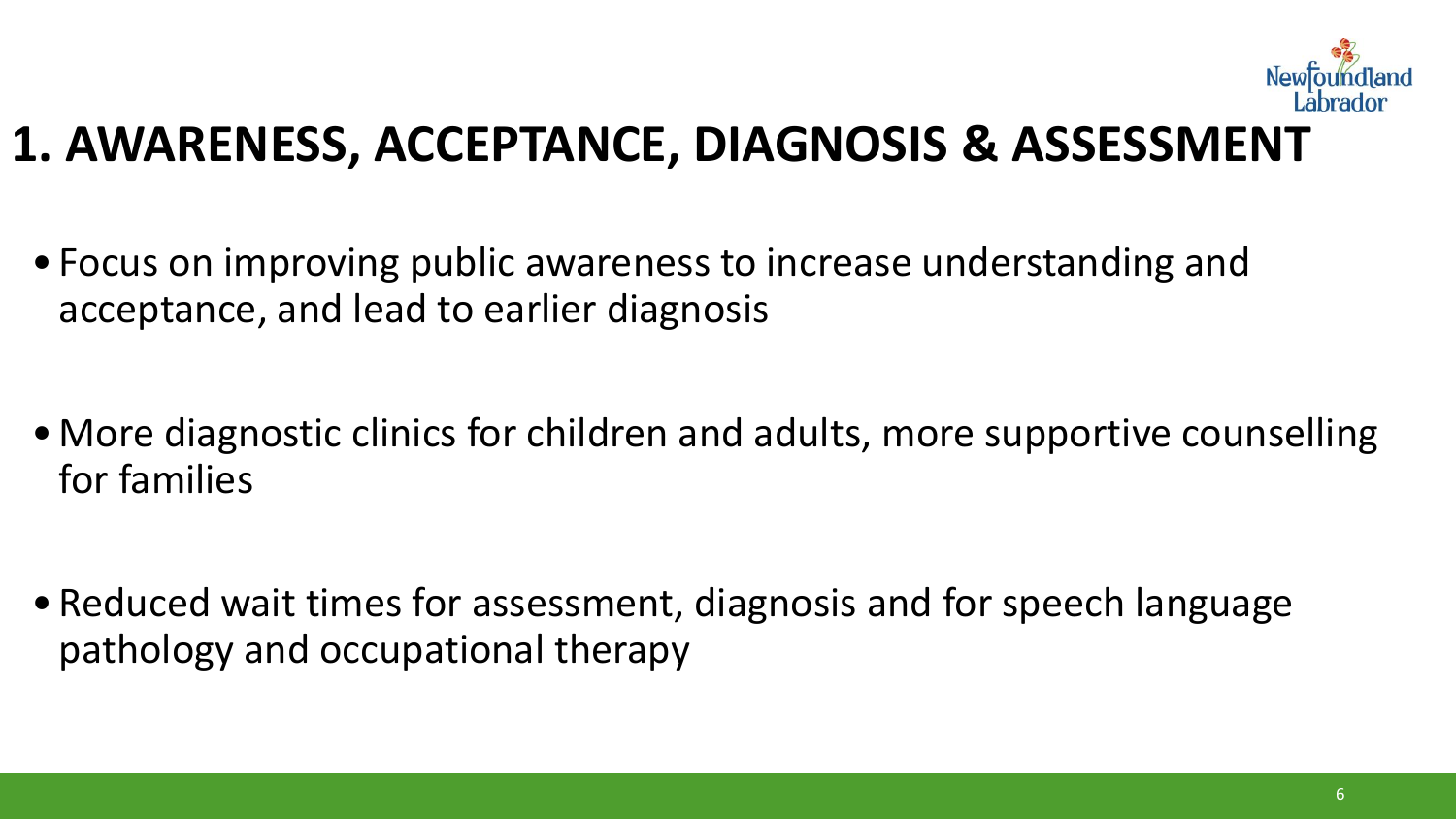

#### 1. AWARENESS, ACCEPTANCE, DIAGNOSIS & ASSESSMENT

- Critical information toolkit for individuals and families upon diagnosis
- Better data collection to accurately measure needs and identify gaps
- New assessment tools and reports will better match services to strengths and needs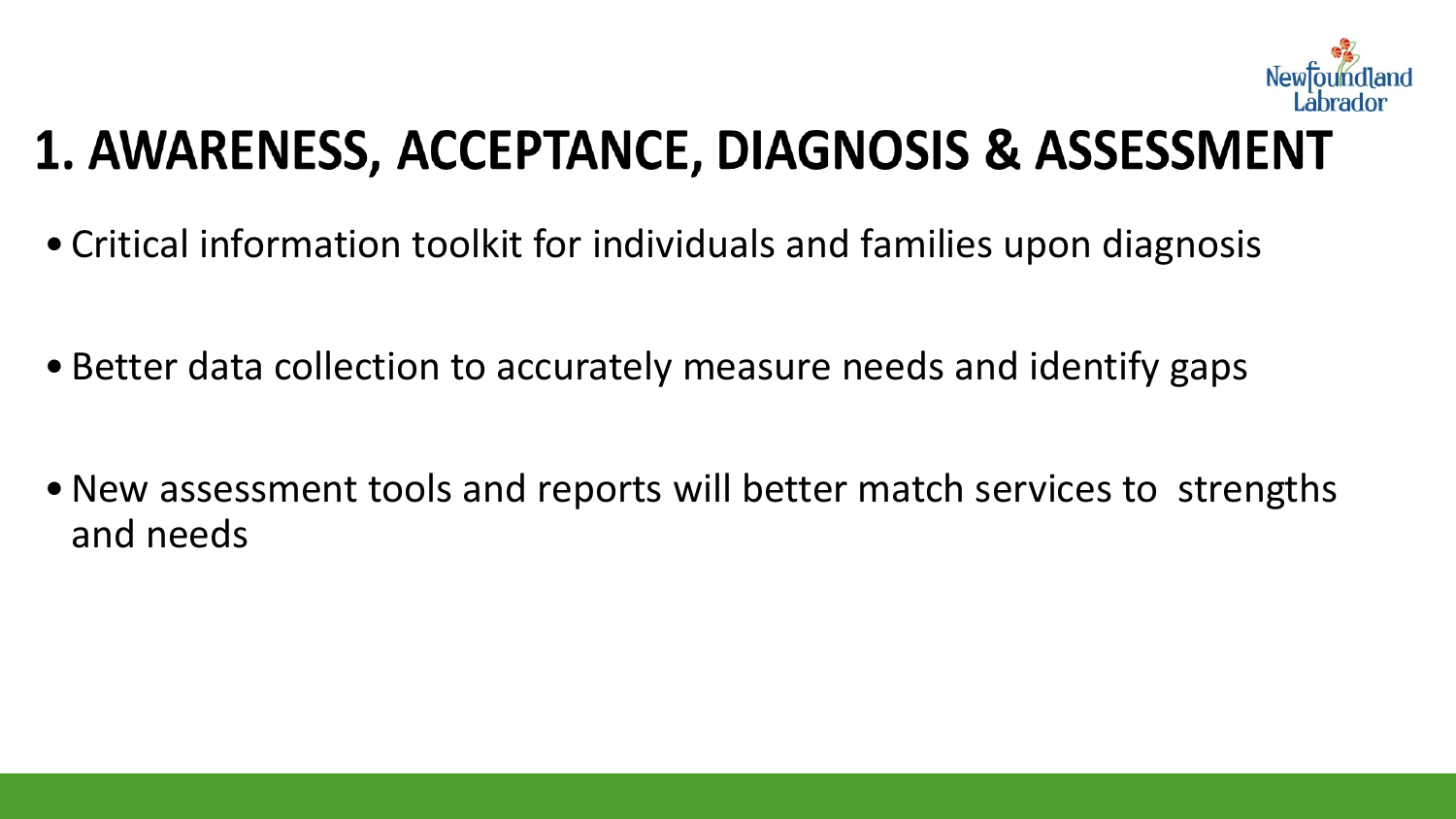#### **2. SUPPORT FOR INDIVIDUALS, FAMILIES AND CAREGIVERS LIVING WITH ASD**

- Two new programs will be created to ensure seamless supports across the life span:
	- ─ Provincial Autism Services Program for children and youth up to age 21; and
	- ─ The Supporting Abilities Program for adults.
- The Special Child Welfare Allowance Program will be replaced with a Supportive Services for Children Program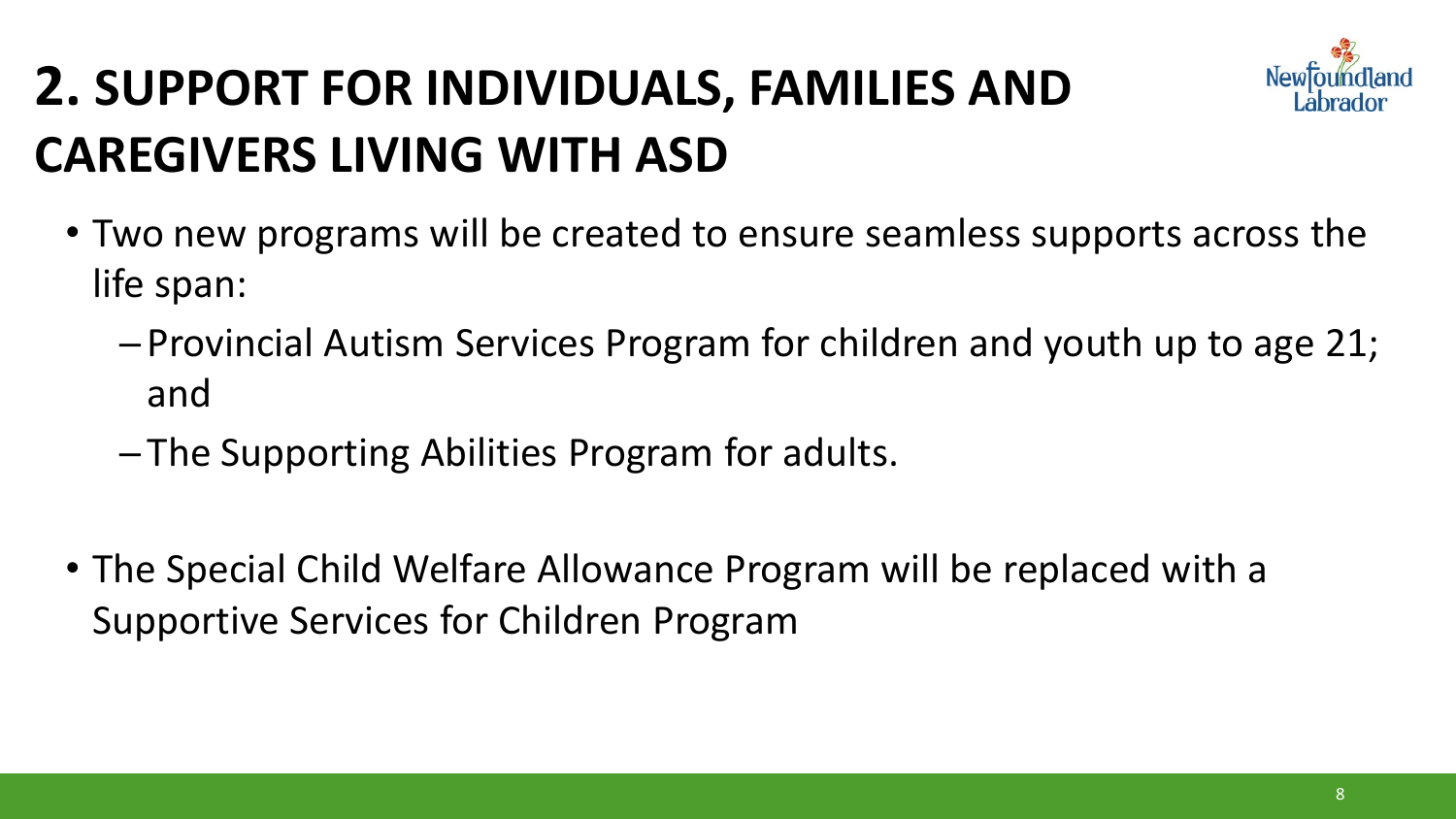#### **2. SUPPORT FOR INDIVIDUALS, FAMILIES AND CAREGIVERS LIVING WITH ASD**



- Elimination of IQ 70 as an eligibility criteria for community supports
- Criteria will be based on functional need for supports, not diagnosis
- Supportive education for parents and caregivers of children and youth
- Individualized person-centered support plans co-developed by individuals, parents and caregivers, educational, and health professionals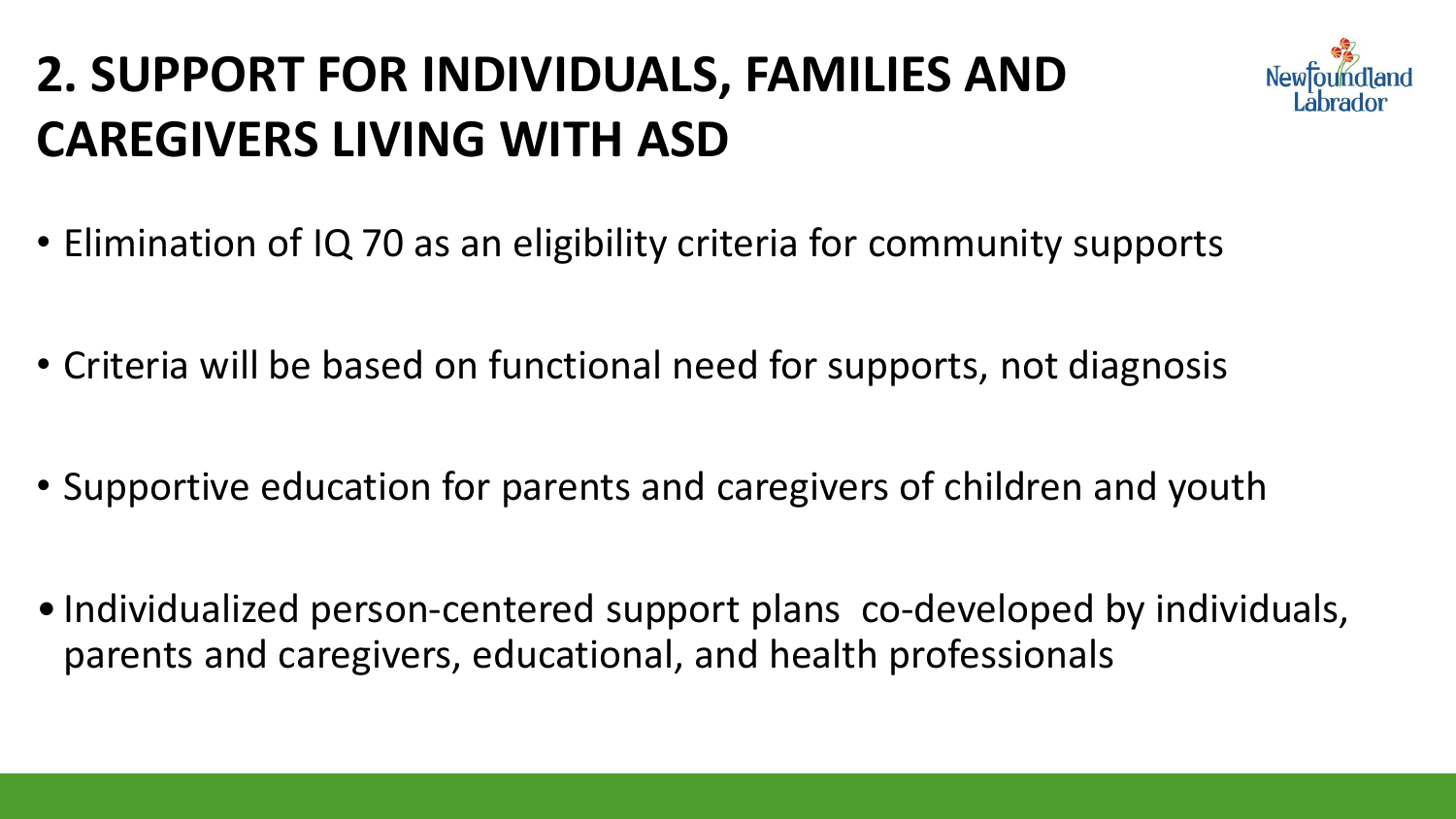#### **3. EVIDENCE BASED TREATMENT & MANAGEMENT OF ASD: RIGHT SERVICE, RIGHT PLACE, RIGHT TIME**



- Wraparound support JASPER for children up to age nine and Applied Behaviour Analysis for children and youth up to age 21 provided at home, in community, in early years programs and in school
- Cognitive behavioural therapy and other evidence-based interventions for children and adults living with ASD and experiencing mental health concerns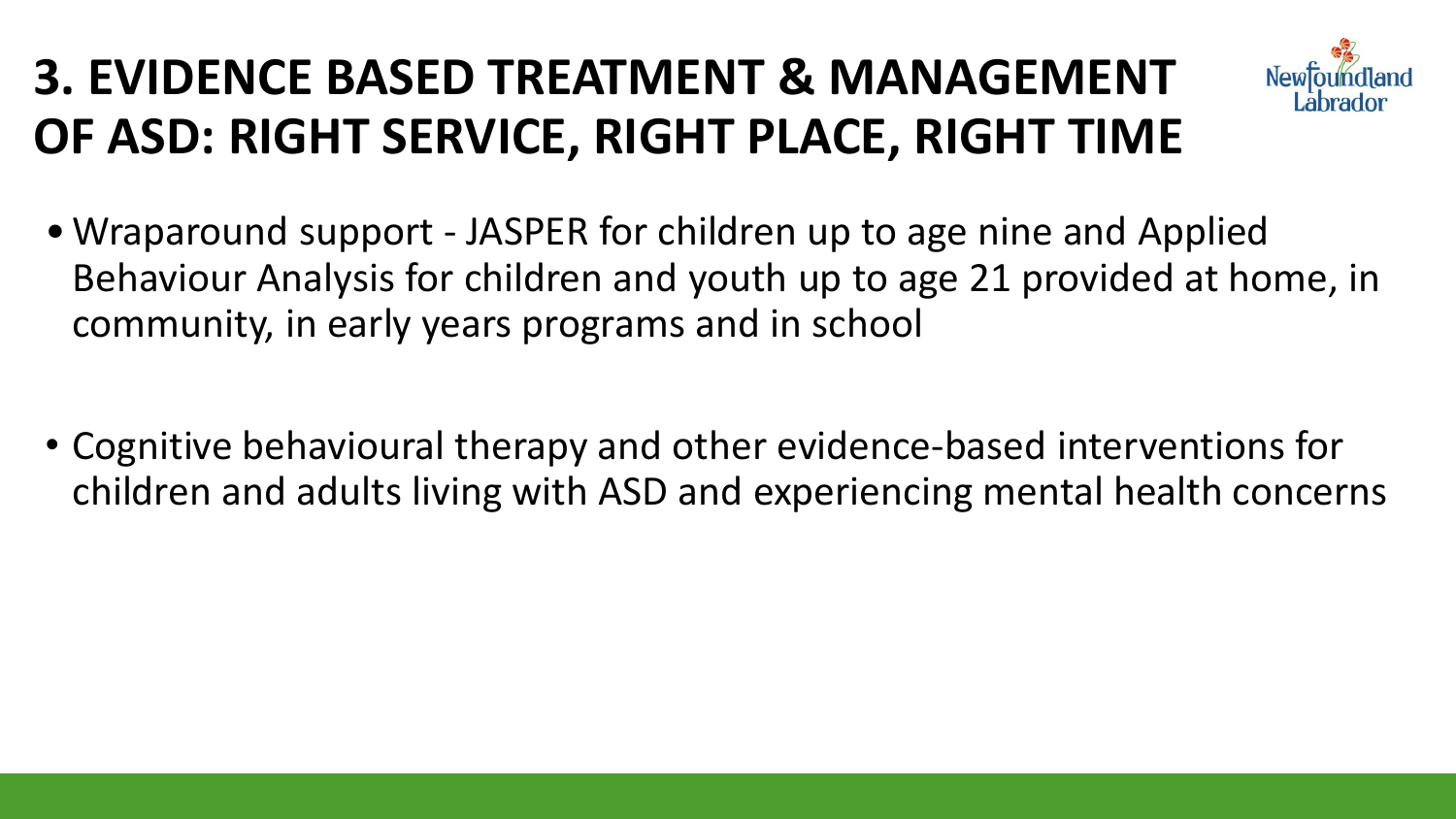#### **3. EVIDENCE BASED TREATMENT & MANAGEMENT OF ASD: RIGHT SERVICE, RIGHT PLACE, RIGHT TIME**

- Actions aimed at increasing positive and proactive interventions with individuals living with ASD whether in a residential setting, in the community or within the justice system
- Improved understanding and implementation of ASD specific approaches can ensure a personalized approach across all these settings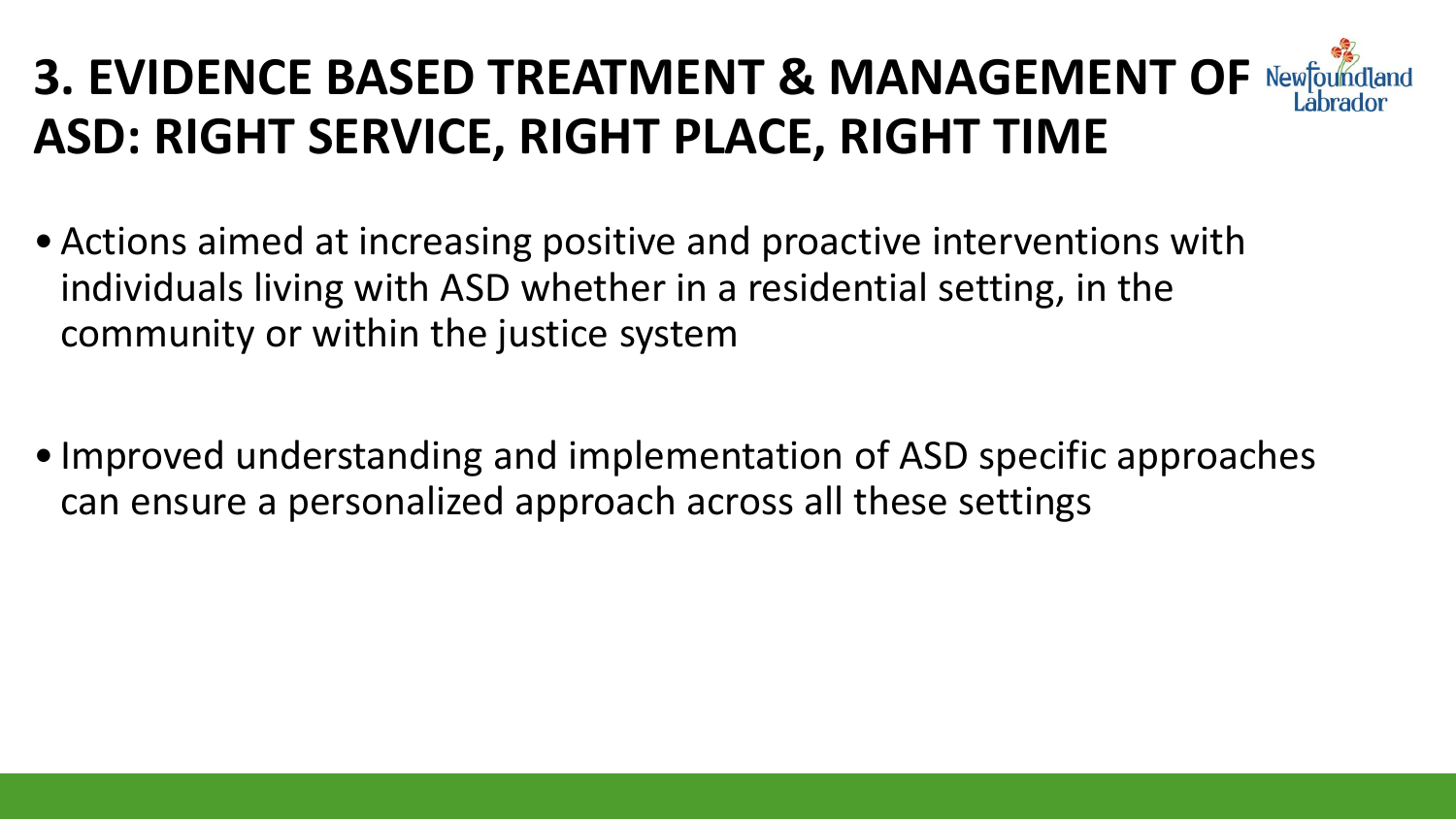## **4. EDUCATION FOR CHILDREN AND YOUTH LIVING WITH ASD**



- More assistive technology to support communication needs
- •Peer mediated techniques to support social inclusion and improved social skills
- •ASD-specific training for early years professionals and teachers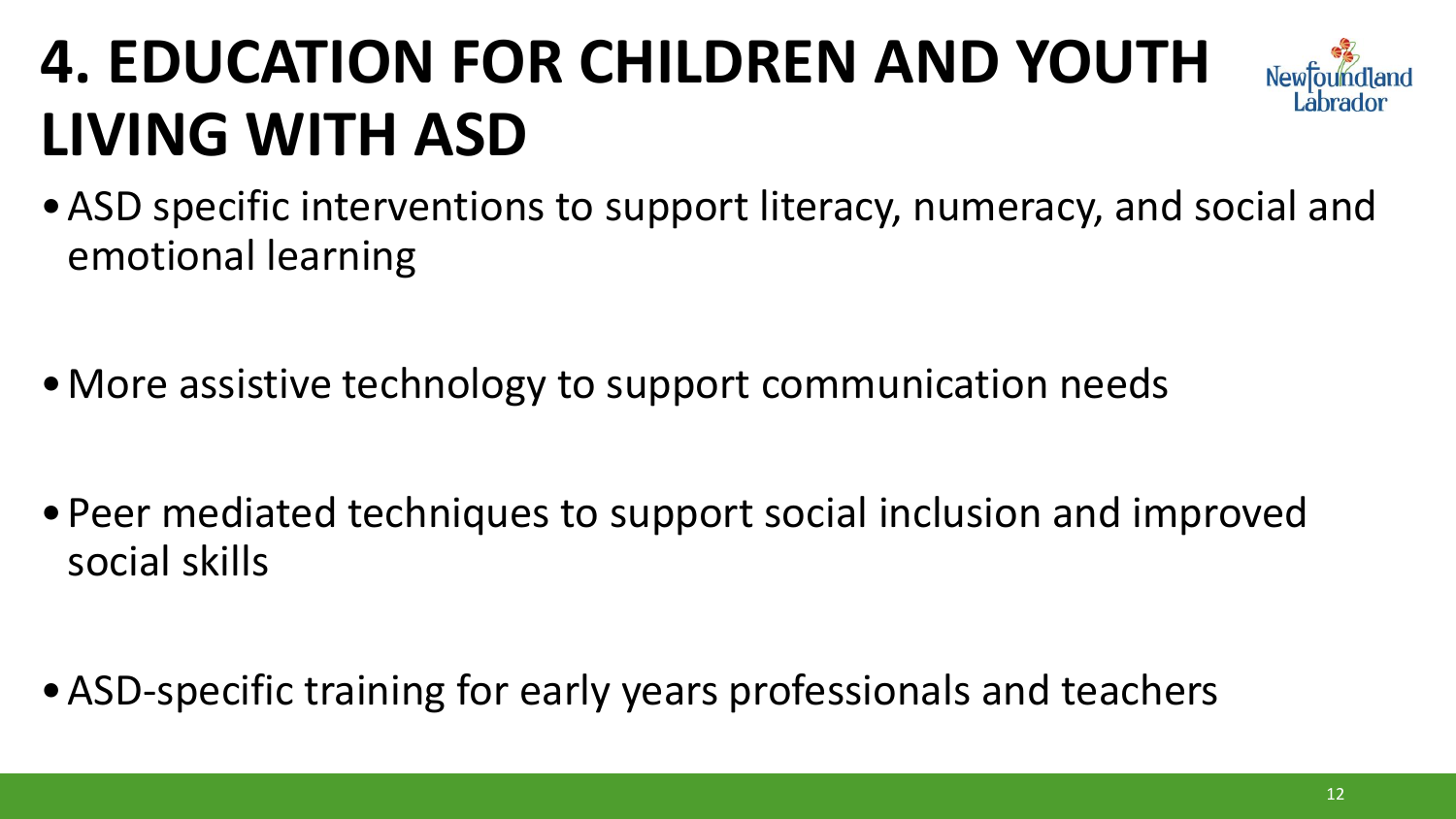## **5. LIVING WITH ASD IN THE COMMUNITY**



- Improved access to appropriate training programs, social enterprise and youth employment programs
- Improved transitions out of school and into the world of work and postsecondary
- More life skills networking groups and leisure activities
- Increased opportunities for social enterprise and entrepreneurship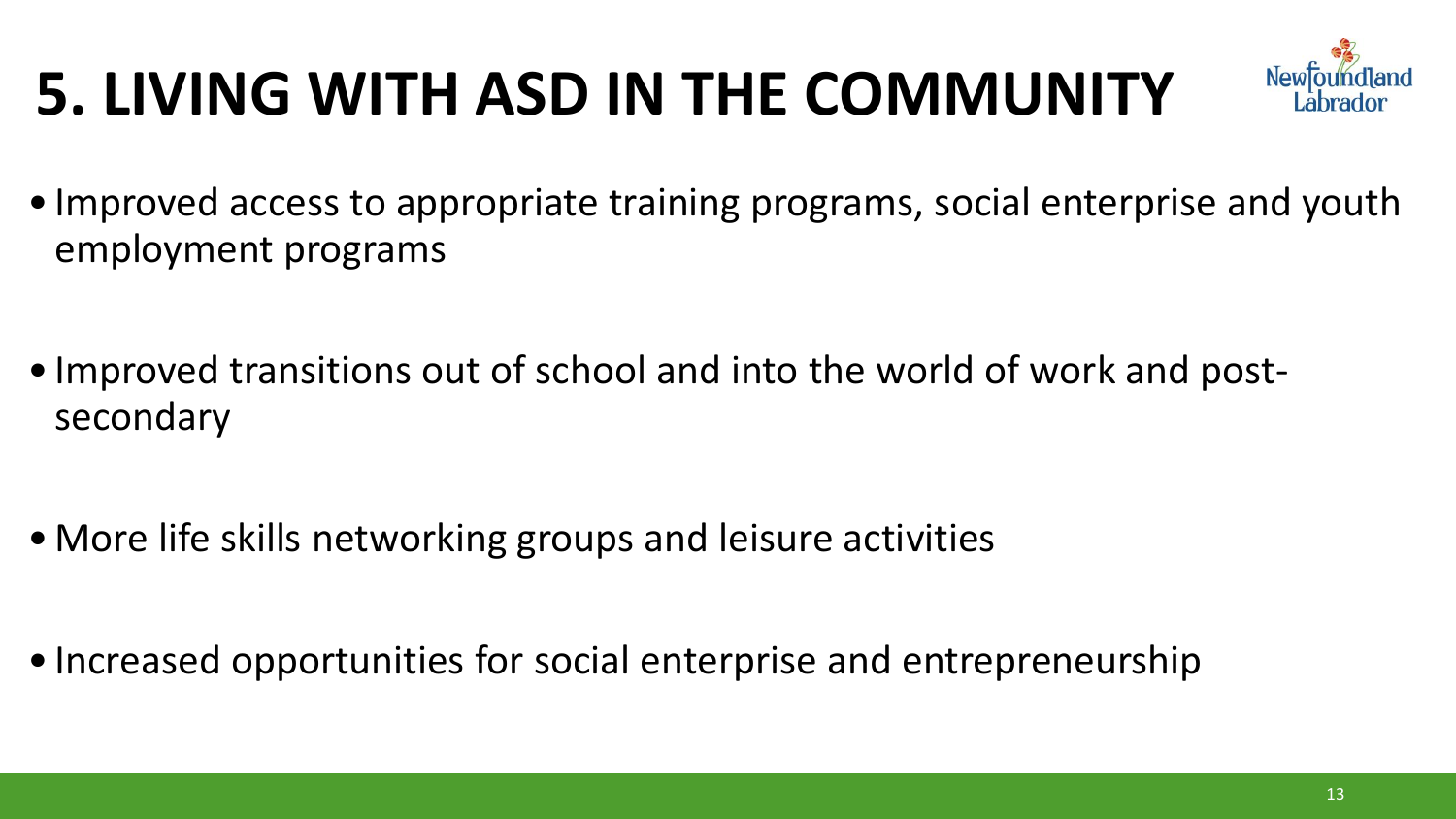## **5. LIVING WITH ASD IN THE COMMUNITY**



- •More residential and other supported living options for individuals with significant complex needs
- •Increased ASD-specific accessibility initiatives
- Improved support planning with a focus on quality of life indicators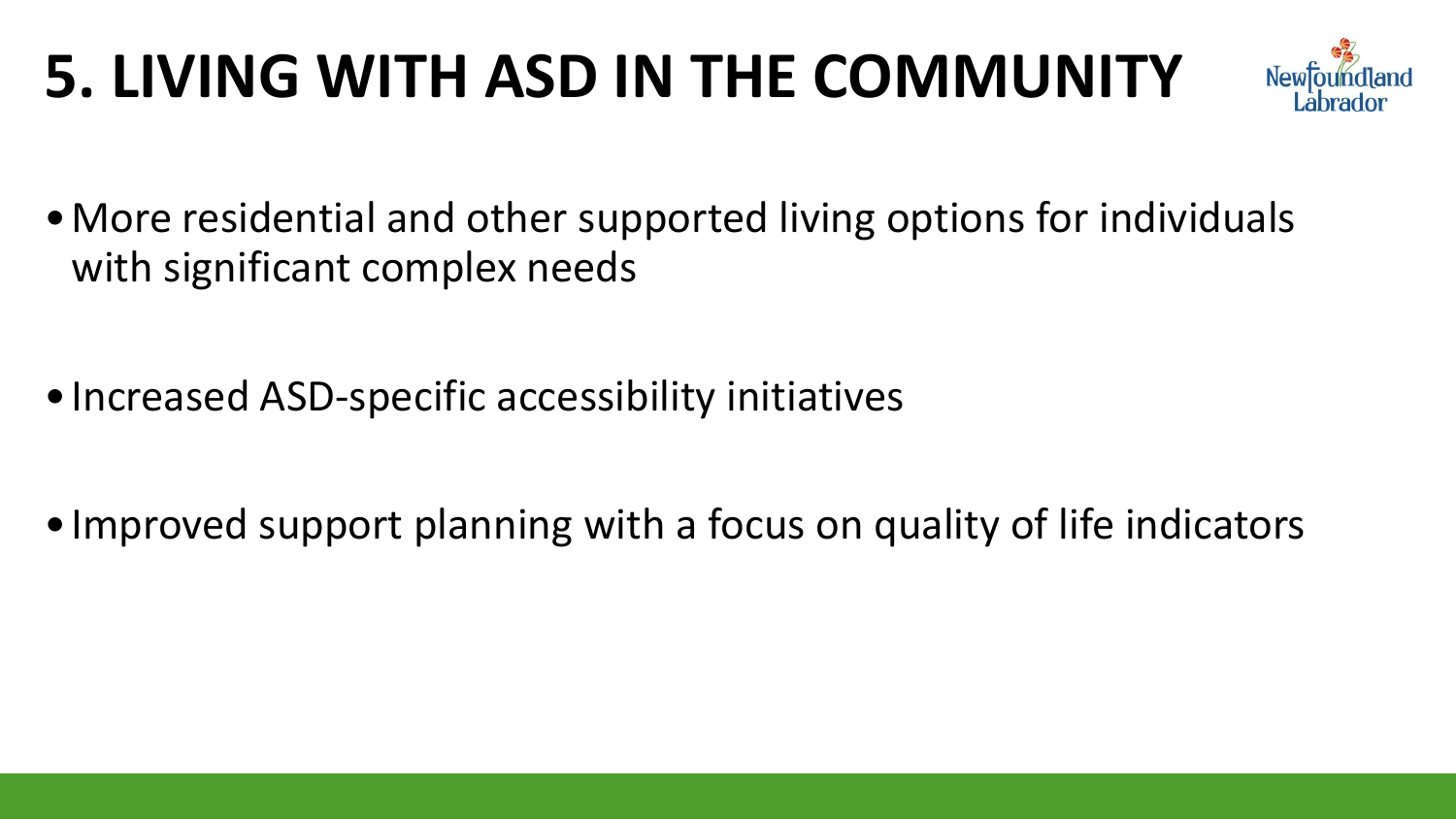## **6. PROFESSIONAL LEARNING AND DEVELOPMENT IN ASD**



- •Clinical training in evidence-based practices for ASD for all professionals working with and supporting individuals living with ASD
- •Access to ASD-specific awareness sessions for post-secondary students in health, education and social sectors
- •A network for professionals providing support to individuals living with ASD to share information across jurisdictions on provincial initiatives and evidence-based research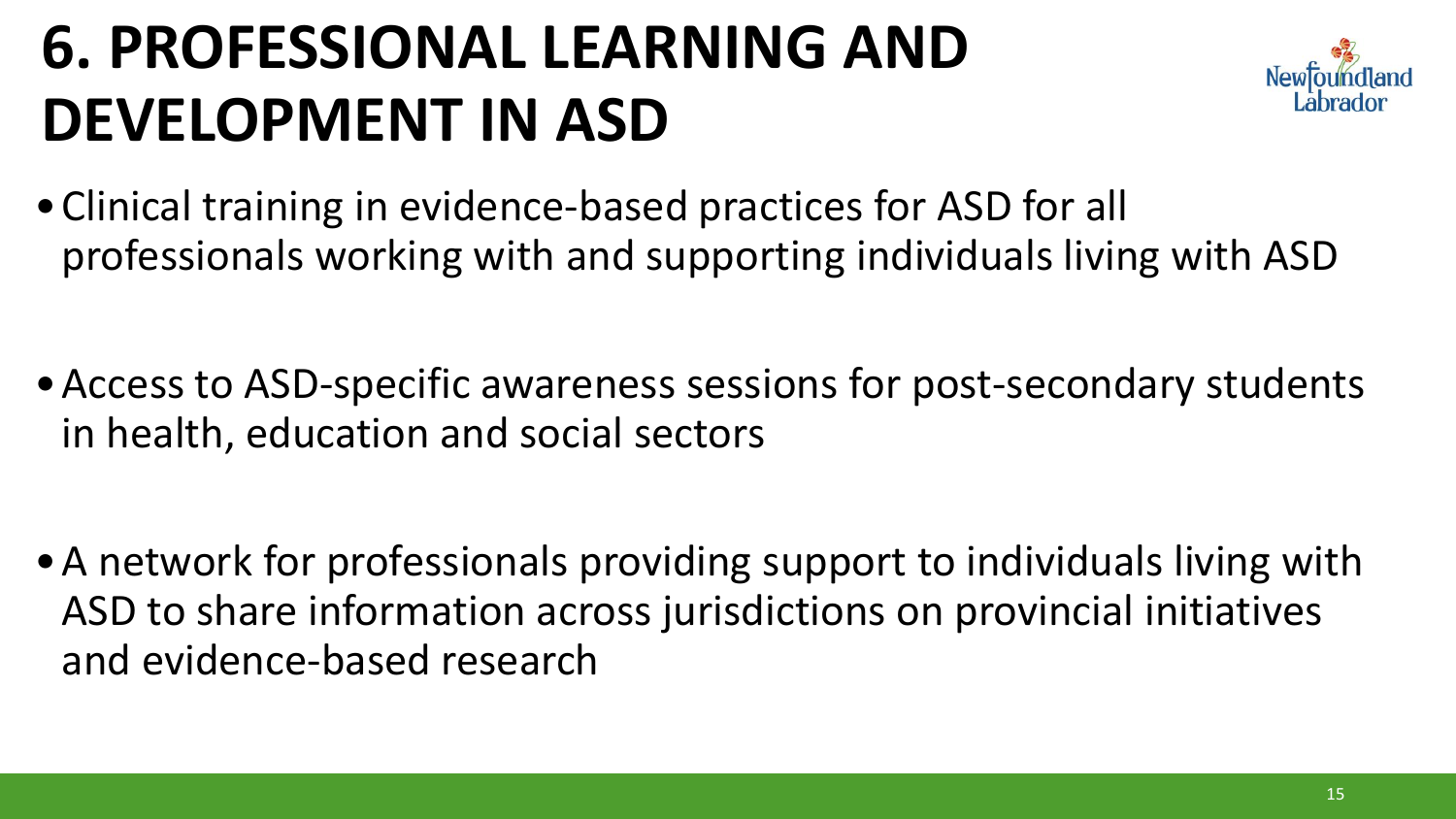

## **Accountability**

- •An evaluation plan will be developed by the Department of Health and Community Services, in consultation with the Autism Action Council, and will form the basis of annual progress reports on the delivery of the Autism Action Plan
- •A formal evaluation will occur after year two to ensure actions are achieved in accordance with the implementation timelines identified